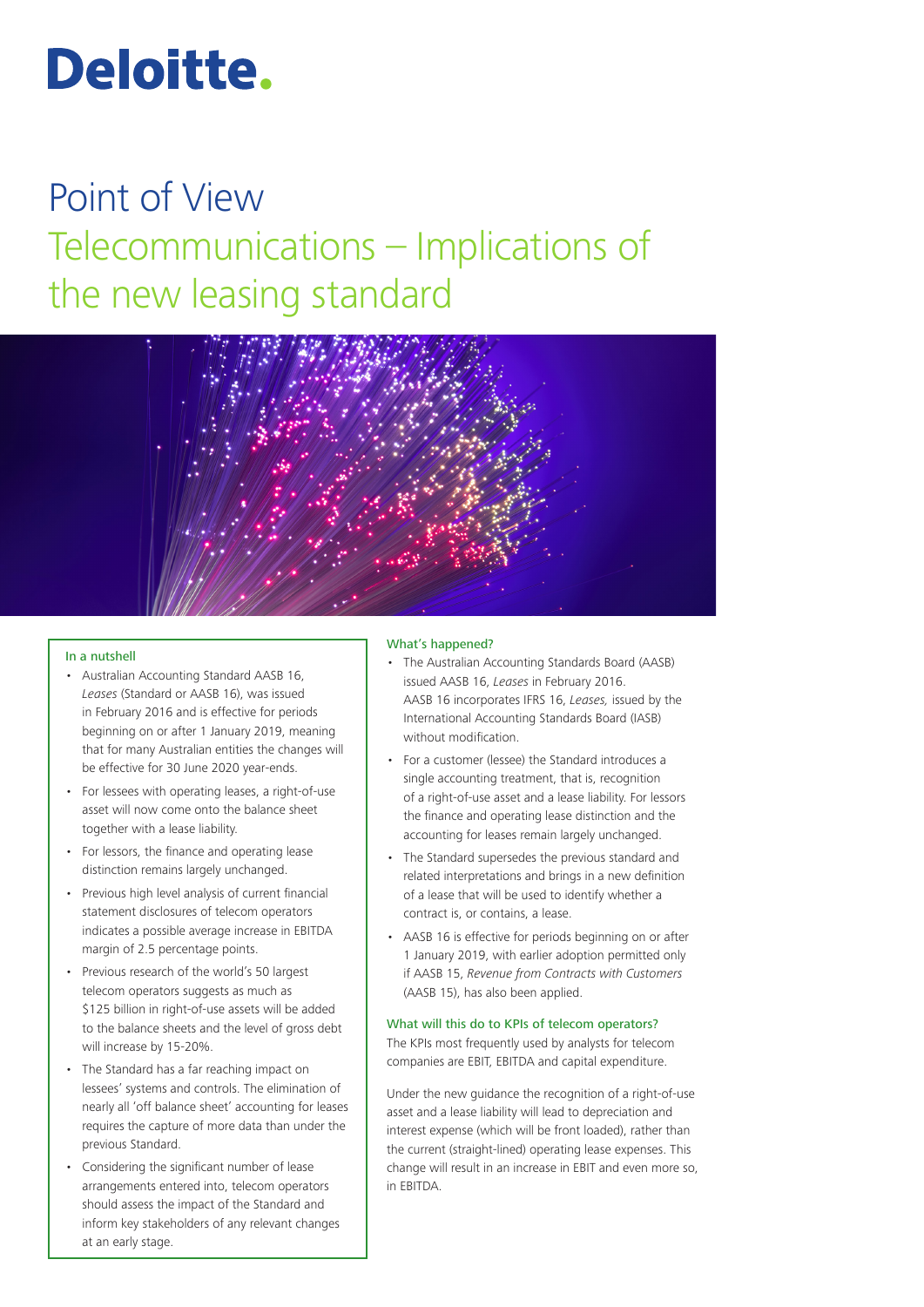EBITDA margins of

Our high level analysis of operating lease disclosures by telecom operators indicates that the removal of lease costs from operating expenses could result in EBITDA margins increasing by an average of 2.5 percentage points.

EBITDA, less capital expenditure, has historically been a good proxy for cash flow and is often used as a basis of valuation of telecom businesses. However, given the requirement of AASB 16 for lessees to capitalise right-of-use assets, consideration will be needed around how to define capital expenditure, for example, as an addition to the carrying amount of PPE (including rightsof-use PPE), or by the investing cash flows in PPE.

Previous research by Deloitte (based on current operating lease commitment disclosure) suggests that the world's 50 largest telecom operators may add as much as \$125 billion to their balance sheets in respect of right-of-use assets.

Telecom companies will also need to consider whether the addition of lease liabilities should be taken into account when calculating their level of debt obligations, as bringing liabilities onto the balance sheet potentially (negatively) impacts leverage ratios and debt covenants.

Based on our previous research of the world's 50 largest telecom operators, we estimate that the addition of existing operating lease liabilities to balance sheets increases their level of gross debt by 15-20%, resulting in an eightfold increase in lease liabilities recognised.

## What will this do to systems and controls of telecom operators?

Given the new 'on balance sheet' accounting applying to almost all leases under the Standard, lessees will be required to capture more data. As a consequence, more sophisticated systems and more robust controls will be needed to track and report lease information in a timely manner.

data around leases in of transition should be considered as

The significant number of lease arrangements entered into by telecom operators also poses potential challenges with regard to the availability of existing lease data, if not stored and/or maintained centrally. The availability of data around leases in

existence at the date of transition to the Standard should be considered as part of an early impact assessment.

#### Applying the changed definition of a lease

A contract will be defined as a lease if it enables an entity to control the use of an identified asset by directing the use of the asset and obtaining substantial economic benefit for a period of time.

Within the telecoms industry the judgement will focus on whether an asset is specified. An asset might appear to be explicitly or implicitly specified by it being made available. However, it will be necessary to establish whether the supplier has the ability to substitute an alternative asset during the period of the contract (excluding any obligation to replace a defective asset) and if there is a clear economic benefit for the supplier to do so.

#### Telecom equipment

Delivery of some telecom services requires the installation of assets such as IT equipment, set top boxes or satellite dishes. Since some of these assets are installed on customer premises, they might be implicitly specified. Practically such assets might be easily substituted to deliver the same service. It will therefore be necessary, at the time the contract is entered into, to consider whether substitution would be economically beneficial to the supplier, in order to ascertain whether a contractual arrangement is considered a lease.

#### Capacity

A capacity portion of an asset can be an identified asset if it is physically distinct or if it represents substantially all of the capacity of the entire asset. For example, a specified dark fibre in a fibre optic cable can be an identified asset as it is physically distinct. However, a 30% portion of the capacity of a fibre-optic cable is not an identified asset since it does not give the right to substantially all of the identified cable. As such, this capacity portion would not meet the definition of a lease.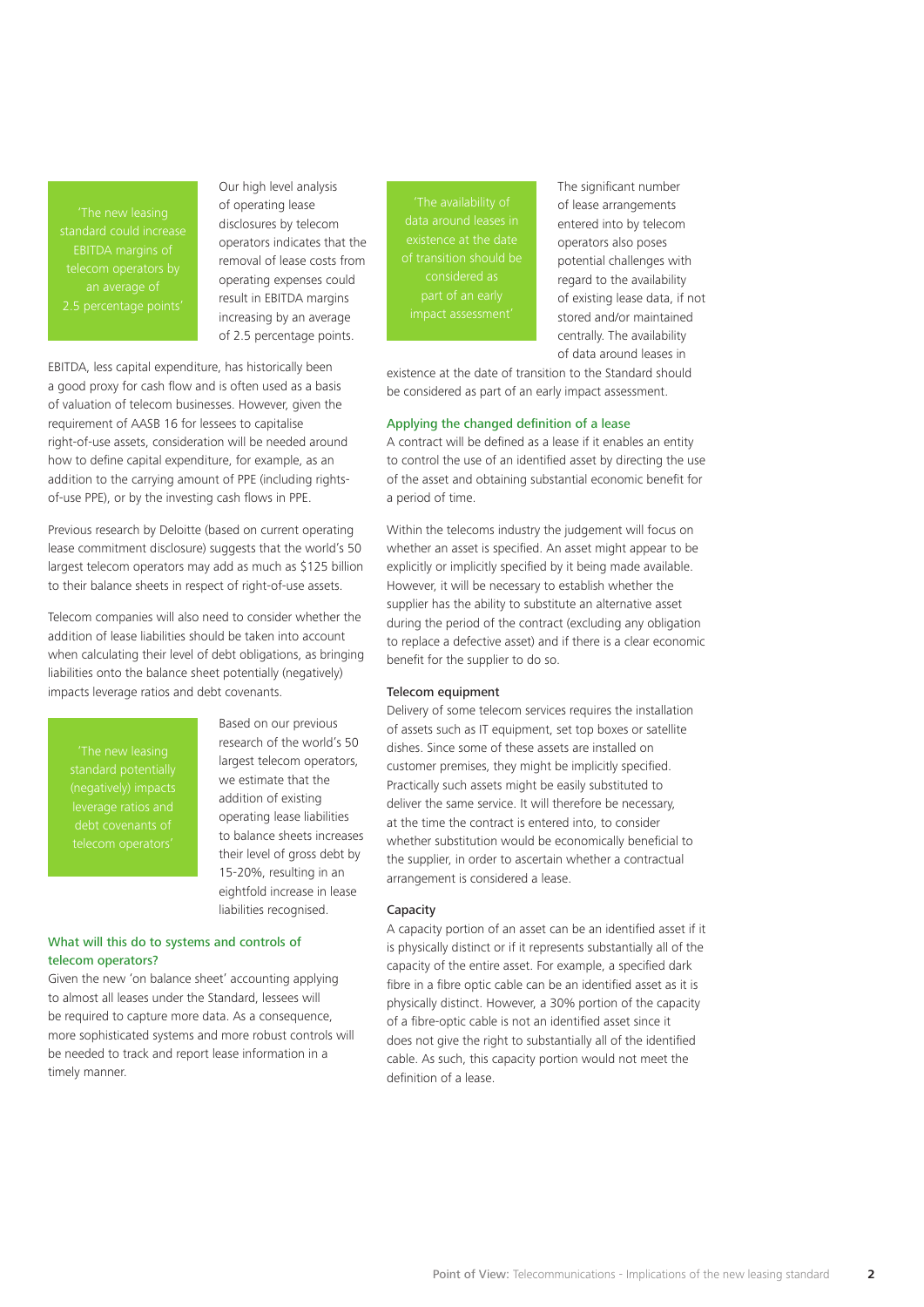Other contracts that will require consideration as to whether the asset is physically distinct include network towers' space agreements and right-to-use of a certain wavelength of (lit) fibre.

The scope of the Standard specifically excludes some intangibles relevant to the telecom industry, in particular licensing arrangements (e.g. spectrum licenses) that fall within the scope of AASB 138, *Intangible Assets*. Entities are not required, but are permitted, to apply the Standard to rights-of-use of other intangible assets.

#### Are there any recognition exceptions?

The Standard permits lessees two exemptions from the recognition requirements which may be considered relevant to the telecom industry:

- Leases with a lease term of 12 months or less and containing no purchase options
- Leases of underlying assets which have a low value when new.

In the telecoms industry assets such as mobile phones and set top boxes would generally be considered low value. Lessees can elect to continue to apply existing operating lease accounting to such leases by expensing the rental cost on a straight-line basis.

#### Are there reliefs at the date of adoption?

As noted above, one of the areas of judgement in the telecoms industry is whether a contract is in scope. On adoption of the Standard, an entity is not required to reassess whether existing contracts contain a lease, but can choose to carry forward the existing assessment under AASB Interpretation 4, *Determining whether an Arrangement contains a Lease* (as amended) and AASB 117, *Leases*. This means that the Standard will only be applied to existing contracts that were previously identified as leases and new contracts entered into after the date of adoption of the Standard.

During transition an entity will have the option to apply the Standard retrospectively, but only if AASB 15 has also been applied. An entity will have the option to restate the previous year's figures, or can opt to take some relief by leaving the previous year's figures unchanged and measure the liability and assets at the incremental borrowing rate at the date of initial application, with an initial cumulative adjustment to the opening balance of retained earnings.

### Why early preparation is critical to telecom operators?

As highlighted above, not only does the Standard impact KPIs and potentially debt covenants of telecom operators, the Standard significantly impacts lessees' systems and controls as more lease data will need to be tracked by bringing operating leases onto the balance sheet.

Because of this, together with the significant number of operating lease arrangements that telecom operators enter into, we strongly recommended that operators use the intervening period to analyse the new requirements, consider any wider implications and make any required changes to their systems, controls and processes. Early planning and establishment of implementation plans will be necessary to ensure the new requirements of the Standard are met in a timely and cost effective manner.

#### Where can I go for more information?

If you would like to discuss any aspects of this report, please contact one of the below at Deloitte Australia:



Philip Takken Principal Technology, Media and Telecommunications [phtakken@deloitte.com.au](mailto:phtakken%40deloitte.com.au?subject=)



John Clinton Director Technology, Media and Telecommunications jclinton@deloitte.com.au